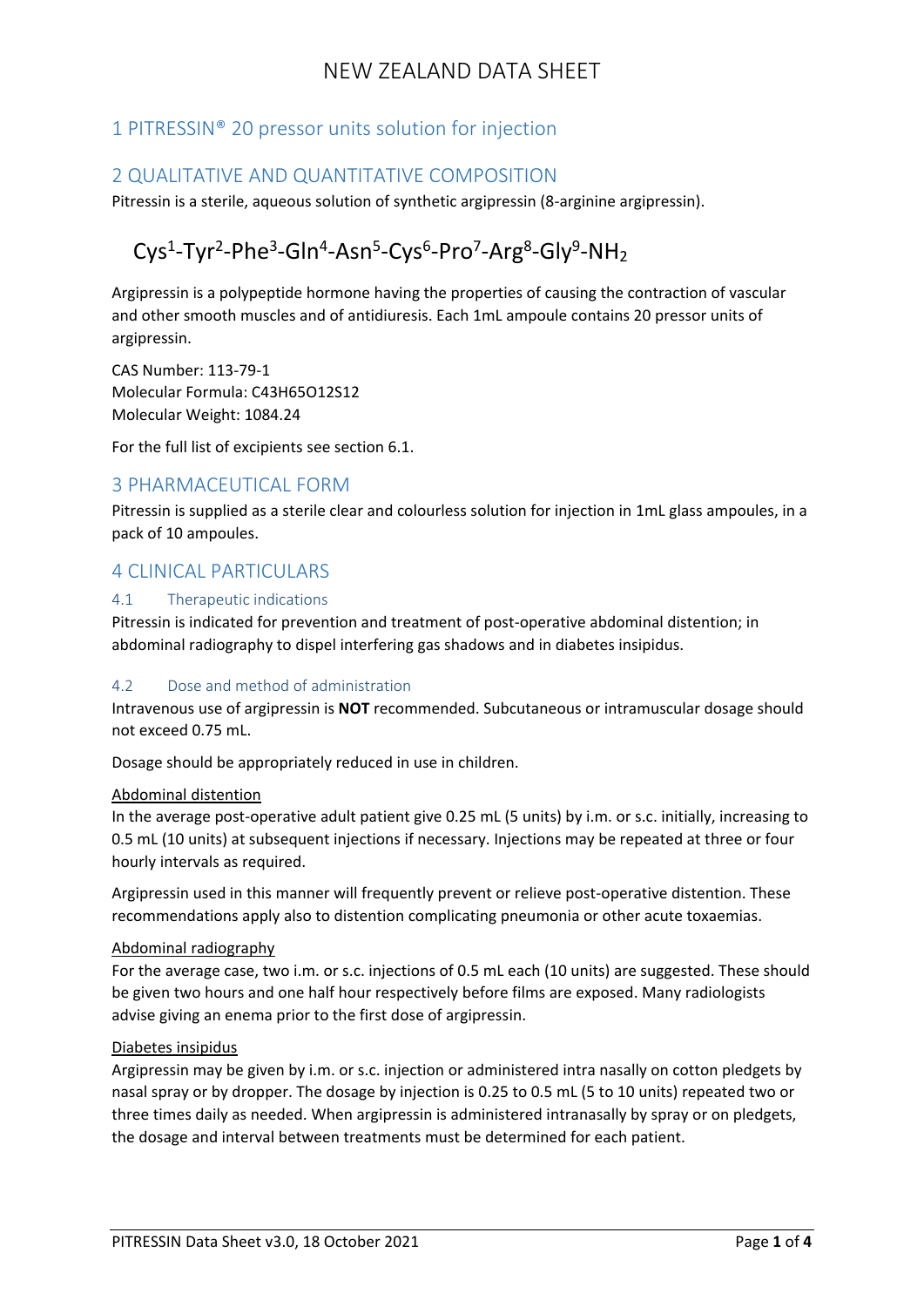#### 4.3 Contraindications

Argipressin is contraindicated in patients who are hypersensitive to the medicine or any of the excipients.

Chronic nephritis with nitrogen retention contraindicates the use of argipressin until reasonable nitrogen blood levels have been attained.

#### 4.4 Special warnings and precautions for use

#### Warnings

This medicine should not be used in patients with vascular disease, especially disease of the coronary arteries, except with extreme caution. In such patients even small doses may precipitate anginal pain and with larger doses the possibility of myocardial infarction should be considered.

Argipressin may produce water intoxication. The early signs of drowsiness, listlessness and headaches should be recognised to prevent terminal coma and convulsions.

Argipressin should NOT be administered intravenously; subcutaneous or intramuscular dosage should not exceed 0.75 mL.

#### Precautions

Argipressin should be used cautiously in the presence of epilepsy, migraine, asthma, toxaemia of pregnancy, nephritis with arterial hypertension, goitre with cardiac complications, coronary thrombosis, angina pectoris and arteriosclerosis or any state in which a rapid addition to extracellular water may produce hazard for an already overburdened system.

#### 4.5 Interaction with other medicines and other forms of interaction

The following medicines may potentiate the antidiuretic effect of argipressin when used concurrently: carbamazepine, urea, fludrocortisone, tricyclic antidepressants.

The following medicines may decrease the antidiuretic effect of argipressin when used concurrently: democlocycline, noradrenaline, lithium, heparin, alcohol.

Ganglionic blocking agents may produce a marked increase in sensitivity to the pressor effects of argipressin.

Isolated cases of severe bradycardia and heart block have been reported in patients receiving argipressin and H2 antagonists.

## 4.6 Fertility, pregnancy and lactation

#### Use In Pregnancy

Category B2: Use in pregnancy is not recommended. Medicines taken by only a limited number of pregnant women and women of child-bearing age, without an increase in the frequency of malformation or other direct or indirect harmful effects on the human foetus having been observed.

Use in Lactation

Use in lactation is not recommended. It is not known whether Pitressin will affect breast-feeding infants.

#### 4.7 Effects on ability to drive and use machines

Presumed to be safe or unlikely to produce an effect on the ability to drive or use machinery.

## 4.8 Undesirable effects

## Reporting of suspected adverse reactions

Reporting suspected adverse reactions after authorisation of the medicine is important. It allows continued monitoring of the benefit/risk balance of the medicine. Healthcare professionals are asked to report any suspected adverse reactions <https://nzphvc.otago.ac.nz/reporting/>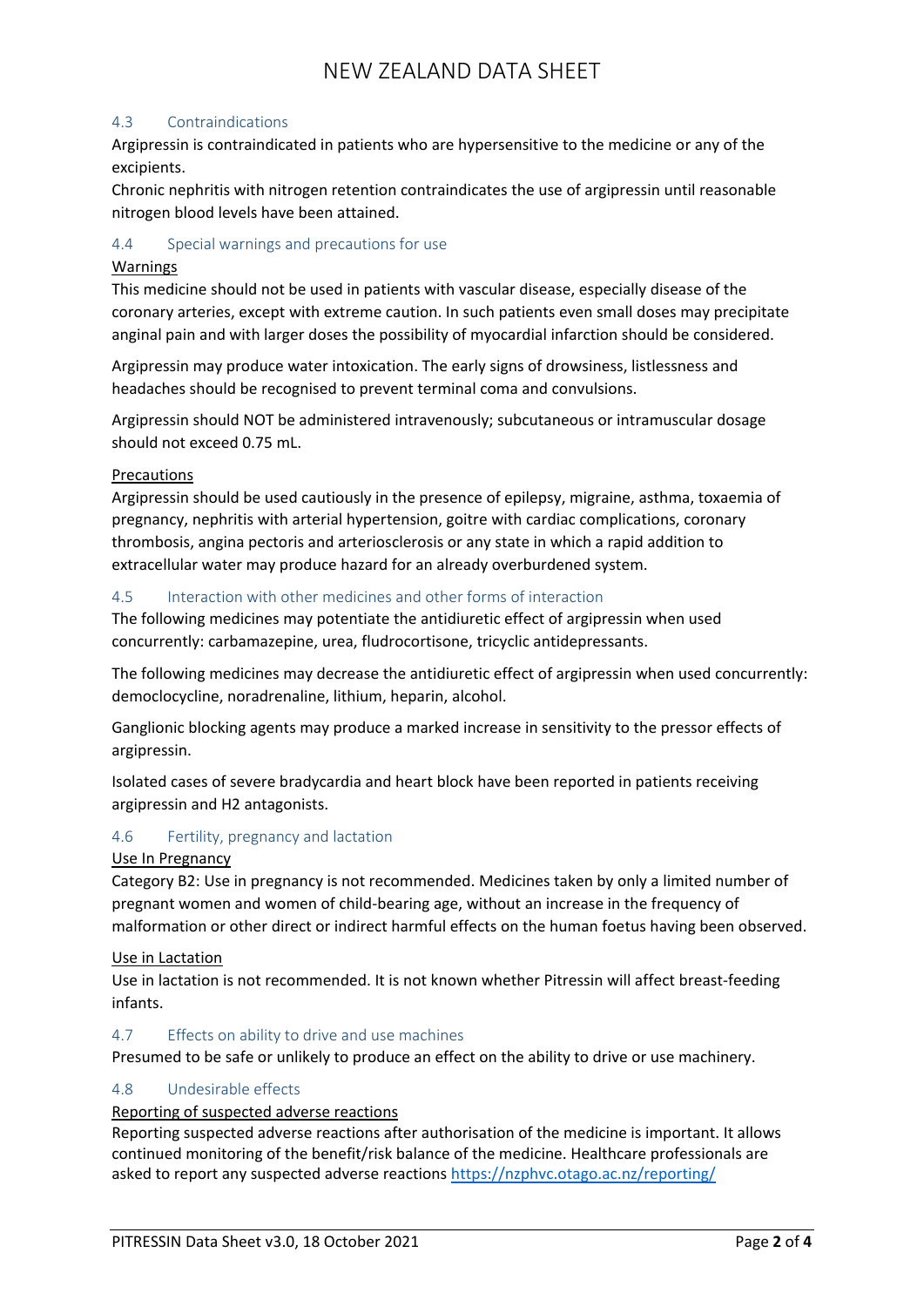#### Adverse Effects

Local or systemic allergic reactions may occur in hypersensitive individuals. The following side effects have been reported following the administration of argipressin: tremor, sweating, vertigo, circumoral pallor, 'pounding' in head, abdominal cramps, passage of gas, nausea, vomiting, urticaria, bronchial constriction, arrhythmias, decreased cardiac output, angina, myocardial ischaemia, peripheral vasoconstriction, gangrene, rhabdomyolysis and cutaneous gangrene. Anaphylaxis (cardiac arrest and/or shock) has been observed shortly after injection of argipressin.

#### 4.9 Overdose

For advice on the management of overdose please contact the National Poisons Centre on 0800 POISON (0800 764766).

An overdose may result in water intoxication (i.e. undue retention of water) with symptomatic hyponatremia or hypo-osmolality or both.

#### Symptoms

Abdominal cramps, nausea, vomiting, dizziness, lethargy or oedema may be present. Severe water intoxication may produce convulsions or coma.

#### Treatment

Symptomatic. Circulation, electrolytes and fluid balance should be closely monitored. Water intoxication may be treated with water restriction and temporary withdrawal of argipressin until polyuria occurs. Severe water intoxication may require osmotic diuresis with mannitol, hypertonic dextrose, or urea alone or with furosemide.

## 5 PHARMACOLOGICAL PROPERTIES

## 5.1 Pharmacodynamic properties

The antidiuretic action of argipressin is ascribed to its ability to increase resorption of water by the renal tubules.

Argipressin can cause contraction of smooth muscle of the gastrointestinal tract and of all parts of the vascular bed, especially the capillaries, small arterioles and venules, with less effect on the smooth musculature of the large veins. The direct effect on the contractile elements is neither antagonised by adrenergic blocking agents nor prevented by vascular denervation.

## 5.2 Pharmacokinetic properties

Following subcutaneous or intramuscular administration of argipressin injection the duration of antidiuretic activity is variable but the effects are usually maintained for 2 - 8 hours.

The majority of a dose of argipressin is metabolised and rapidly destroyed in the liver and kidneys. Argipressin has a plasma half-life of about 10 to 20 minutes. Approximately 5% of a subcutaneous dose of argipressin is excreted in urine unchanged after four hours.

#### 5.3 Preclinical safety data

Studies in animals are inadequate or may be lacking, but available data show no evidence of an increased occurrence of foetal damage.

## 6 PHARMACEUTICAL PARTICULARS

#### 6.1 List of excipients

Inactive ingredients include Water for Injection q.s., and acetic acid.

## 6.2 Incompatibilities

None known.